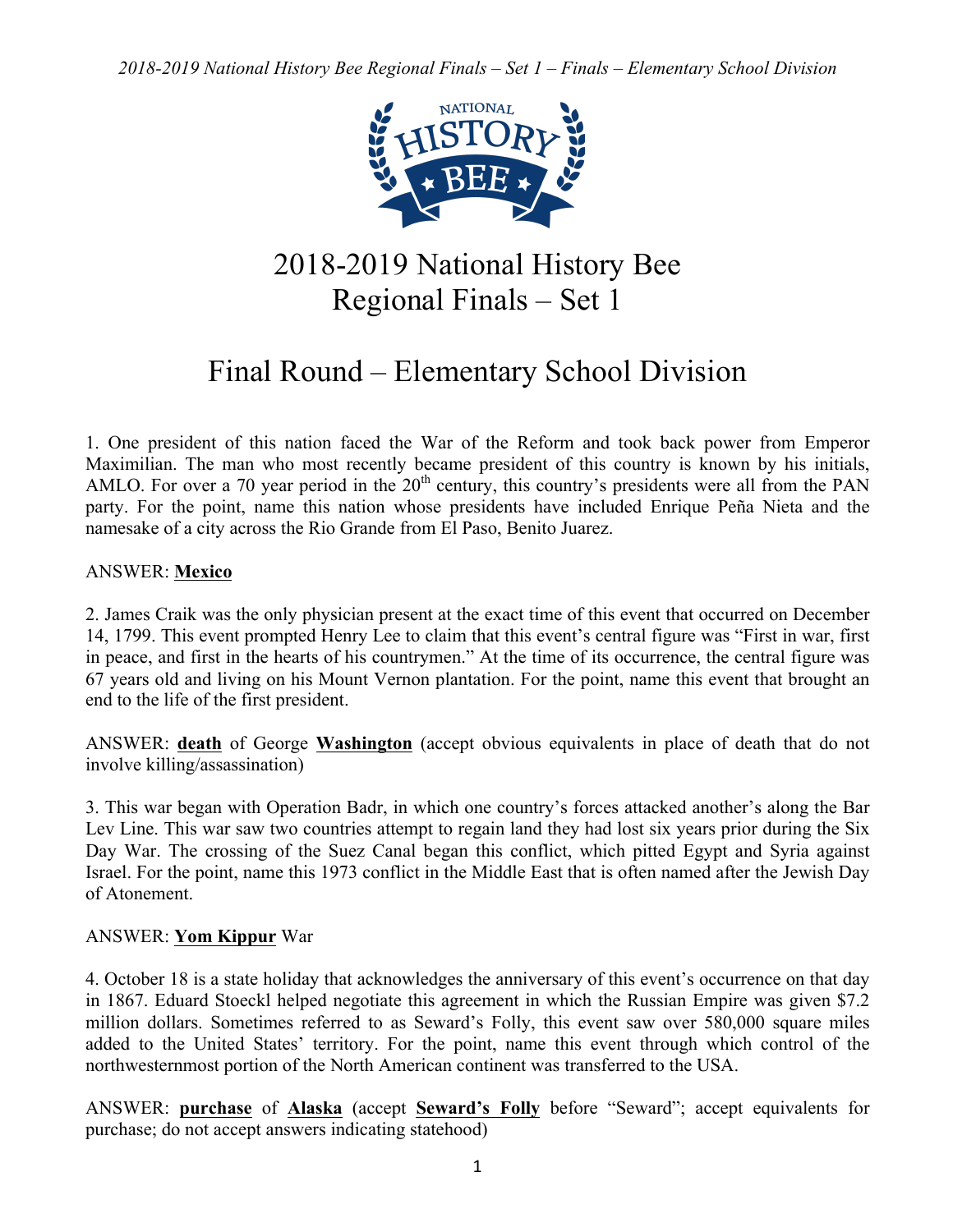5. This man claimed that he could not "calculate… the madness of the people" in reference to his failed investments in the South Sea Company. From 1703 to 1727, this man served as president of the Royal Society. Independently of Gottfried Leibniz, this author of *Opticks* and the *Principia Mathematica* is considered to have invented calculus. For the point, name this British physicist known for his three laws of motion.

#### ANSWER: Isaac **Newton**

6. This state was home to presidents Rutherford B. Hayes and James Garfield, and aside from Virginia has sent more presidents to the White House than any other. This state was represented in the US Senate by the first American to orbit the earth, John Glenn. This Midwestern state contested a strip of land with its northern neighbor at the western end of Lake Erie in the Toledo War, and the Wright Brothers owned a bicycle shop in its city of Dayton. For the point, name this state recently led by Governor John Kasich from Columbus.

#### ANSWER: **Ohio**

7. One event of this type occurred in 1981, leading to the cancellation of roughly 1/3 of the Major League Baseball season. Another event of this type was organized by Eugene Debs and targeted the leading manufacturer of passenger rail cars, the Pullman Company. For the first time in 30 years, teachers in Los Angeles took this action in January 2019. For the point, name this type of action take by the United Auto Workers in 1945 to demand higher wages.

#### ANSWER: (labor) **strike**(s)

8. This agreement resulted in an annual 5% easing of restrictions on the output of maquiladoras. In one election, Ross Perot claimed that this agreement would create a "giant sucking sound going south" since employers in one country could "pay a dollar an hour for labor." Signed into law in 1994, for the point, name trade agreement signed between the United States, Canada and Mexico.

## ANSWER: **NAFTA** (accept **North American Free Trade Agreement**)

9. This dynasty was founded following Xiang Yu's splitting of its predecessor into the Eighteen Kingdoms. The former peasant Liu Bang was the first ruler of this empire that dealt with Daoist rebels in the Yellow Turban Rebellion. Emperor Wu made Confucianism the official ideology of this empire that rose after the collapse of the Qin. For the point, name this dynasty that shares its name with China's main ethnic group.

## ANSWER: **Han** Dynasty

10. A conflict in this state gave rise to the Supreme Court case of *Cooper v. Aaron*. Virgil Blossom was fired as a Superintendent of Schools in this state that was governed by Orval Faubus in the 1950s and 1960s. In this state, the 101<sup>st</sup> Airborne Division protected nine African-American students who attended Central High School. For the point, name this state that was home to the Little Rock Nine.

## ANSWER: **Arkansas**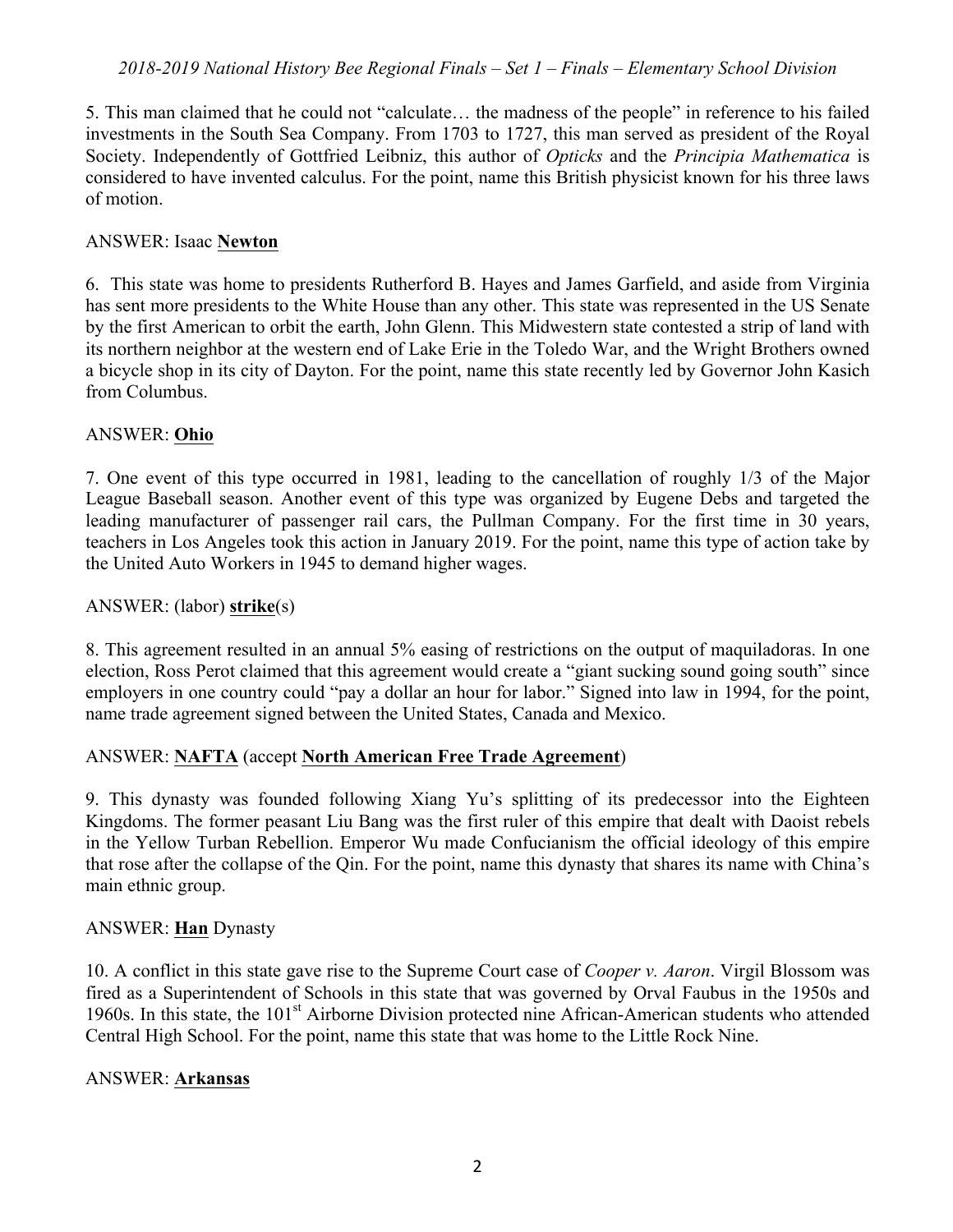11. Due to emigration from the Hebrides Islands and the Highlands region, this Canadian province is home to the highest number of Gaelic speakers in Canada. A style of fiddle-playing developed in this province's Cape Breton Island, and this province's capital has become the most populous city in the Maritime Provinces. For the point, name this province, where during World War I, a large explosion took place in its capital of Halifax.

#### ANSWER: **Nova Scotia**

12. Following the Sharpeville Massacre, this man worked with Joe Slovo and Walter Sisulu to found a militant organization known as the Spear of the Nation. F.W. de Klerk ordered the release of this man from a 27-year prison term that included a stay in Robben Island. This man served as president of the African National Congress, in which capacity he campaigned against apartheid. For the point, name this leader of South Africa.

#### ANSWER: Nelson **Mandela**

13. This prime minister ran an anti-poverty campaign marked by the words "Garibi Hatao." This ruler ordered a military operation to remove extremist leaders from the Golden Temple in Operation Blue Star. A series of 1984 riots occurred in response to the assassination of this leader by two Sikh bodyguards. The Emergency was a period of unrest during the tenure of, for the point, what only woman to serve as Prime Minister of India?

#### ANSWER: **I**ndira **Gandhi** (prompt on "Gandhi")

14. This man was brought into the employ of John Slaney after being kidnapped by Captain Thomas Hunt. A member of the Pawtuxet tribe, this man engaged in his most famous effort beginning in 1620. Born with the name Tisquantum, this man was rescued by Miles Standish after being kidnapped on an intelligence mission ordered by William Bradford. For the point, name this Native American who helped teach the Plymouth colonists how to farm.

## ANSWER: **Squanto** (accept **Tisquantum** before mentioned)

15. It's not Russia, but in his *1812 Overture*, Pyotr Tchaikovsky quotes the national anthem of this country to represent an invasion. In a famous scene in the movie *Casablanca,* people singing the national anthem of this country drown out those signing the German song, "Watch on the Rhine." The national anthem of this country got its name from volunteers from a city on the Mediterranean Sea, Marseilles. For the point, name this country where "La Marseillaise" is often played on Bastille Day in cities like Lyon and Orleans.

#### ANSWER: **France**

16. This chief justice presided over a court case that ruled that Georgia could not repeal a law that allowed for the sales of Yazoo land grants, *Fletcher v. Peck*. The "Necessary and Proper" Clause was established by *McCullough v. Maryland* as part of this man's court. The doctrine of judicial review was upheld in this man's opinion to the case *Marbury v. Madison*. For the point, name this longest-serving chief justice.

#### ANSWER: John **Marshall**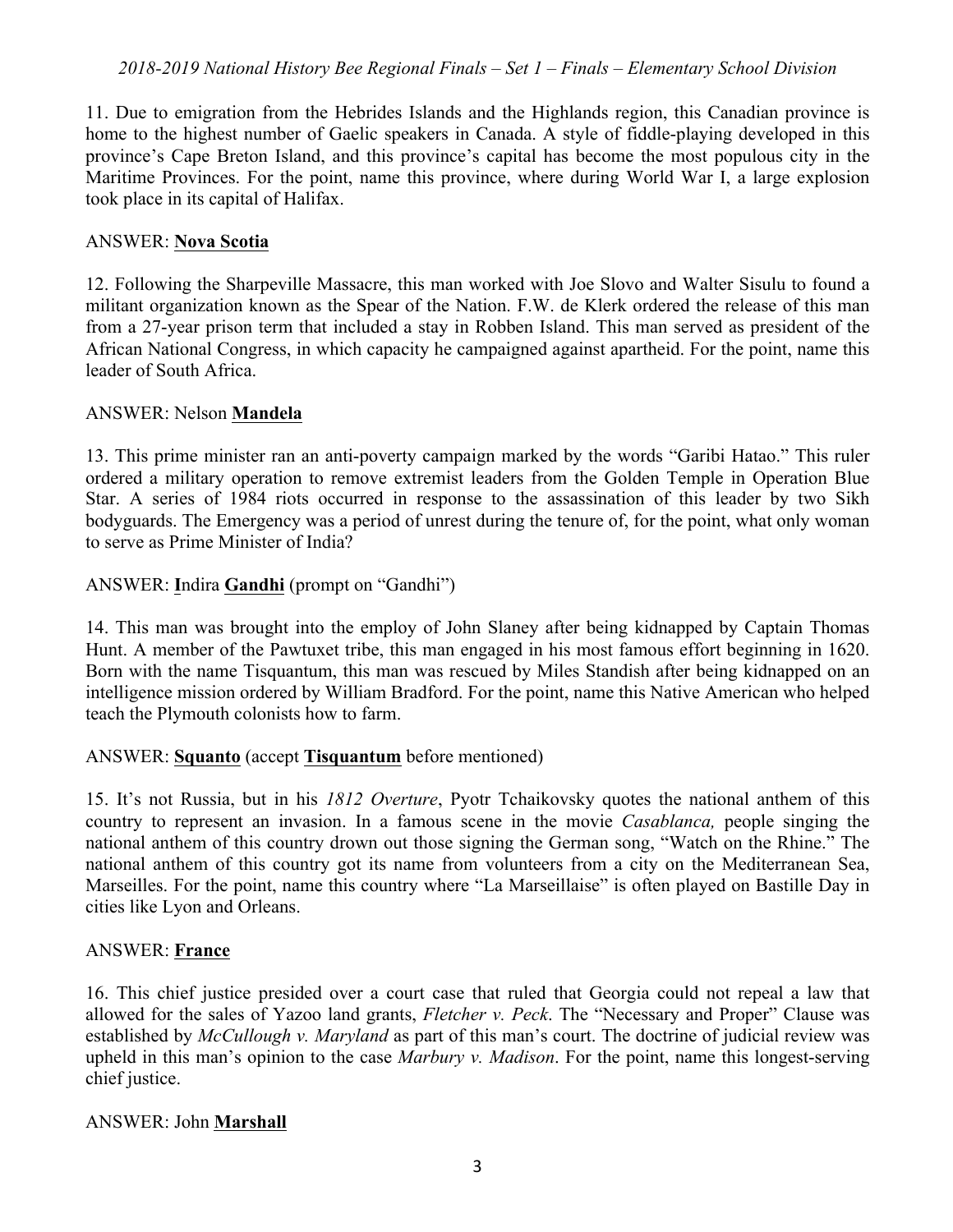17. Jean-Baptiste Tavernier claimed that a "black" counterpart to this structure was built opposite to it across the Yamuna River. This structure was described as a "tear on the face of eternity" by Rabindranath Tagore. Shah Jahan ordered the construction of this building in order to house the remains of his wife Mumtaz. Found in Agra, for the point, name this white mausoleum built in Mughal India.

#### ANSWER: **Taj Mahal**

18. Horemheb was appointed "lord of the land" by this man who was the son of an individual known as the Younger Lady. The original name of this figure translates to "Living Image of Aten." Lord Carnarvon funded an effort by Howard Carter in the Valley of the Kings that resulted in the excavation of the remains of this emperor. Beginning his reign at the age of nine, for ten points, name this boy Pharaoh whose tomb was found in Egypt.

ANSWER: King **Tut**ankhamun (accept King **Tut**ankhaten)

19. This man is the central character of a poem where he tells a friend to "Hang a lantern aloft in the belfry-arch." That poem about this man begins with a call for children to hear about the title event that occurred "On the eighteenth of April, in Seventy-Five." That poem describes a ride this man took outside Boston to warn of British troops. For the point, name this Boston silversmith and hero of the early American Revolution.

ANSWER: Paul **Revere** (accept "Paul Revere's Ride")

20. This current world leader is the third leader of his country's Mount Paektu Bloodline. A controversial rendition of "Happy Birthday" was sung to this leader by his alleged friend Dennis Rodman. This man became the first leader of his country to hold talks with a sitting American president when he attended a summit in Singapore where he discussed nuclear weapons with Donald Trump. For the point, name this current Supreme Leader of North Korea.

## ANSWER: **Kim Jong-Un** (prompt on "Kim" alone)

21. A king of this country had Henry Morton Stanley help with the establishment of the Congo Free State. Leopold II ruled this country that saw a late 1800s language shift in its capital from Dutch to French. Wallonia and Flanders have been historic divisions of, for the point, what European nation governed from Brussels?

#### ANSWER: Kingdom of **Belgium**

22. One part of this initiative employed over 3 million men in outdoor work projects and was known as the Civilian Conservation Corps. This program was known for its "alphabet soup" programs, such as the NRA and the WPA, or Works Progress Administration that sought to improve the economy and reduce unemployment. In 2019, Democrats in Congress called for a "Green" version of this program, a reference to this original program put into effect by Franklin Roosevelt. For the point, give the two-word name of this initiative that comprised a group of agencies and projects to combat the Great Depression.

#### ANSWER: **New Deal**